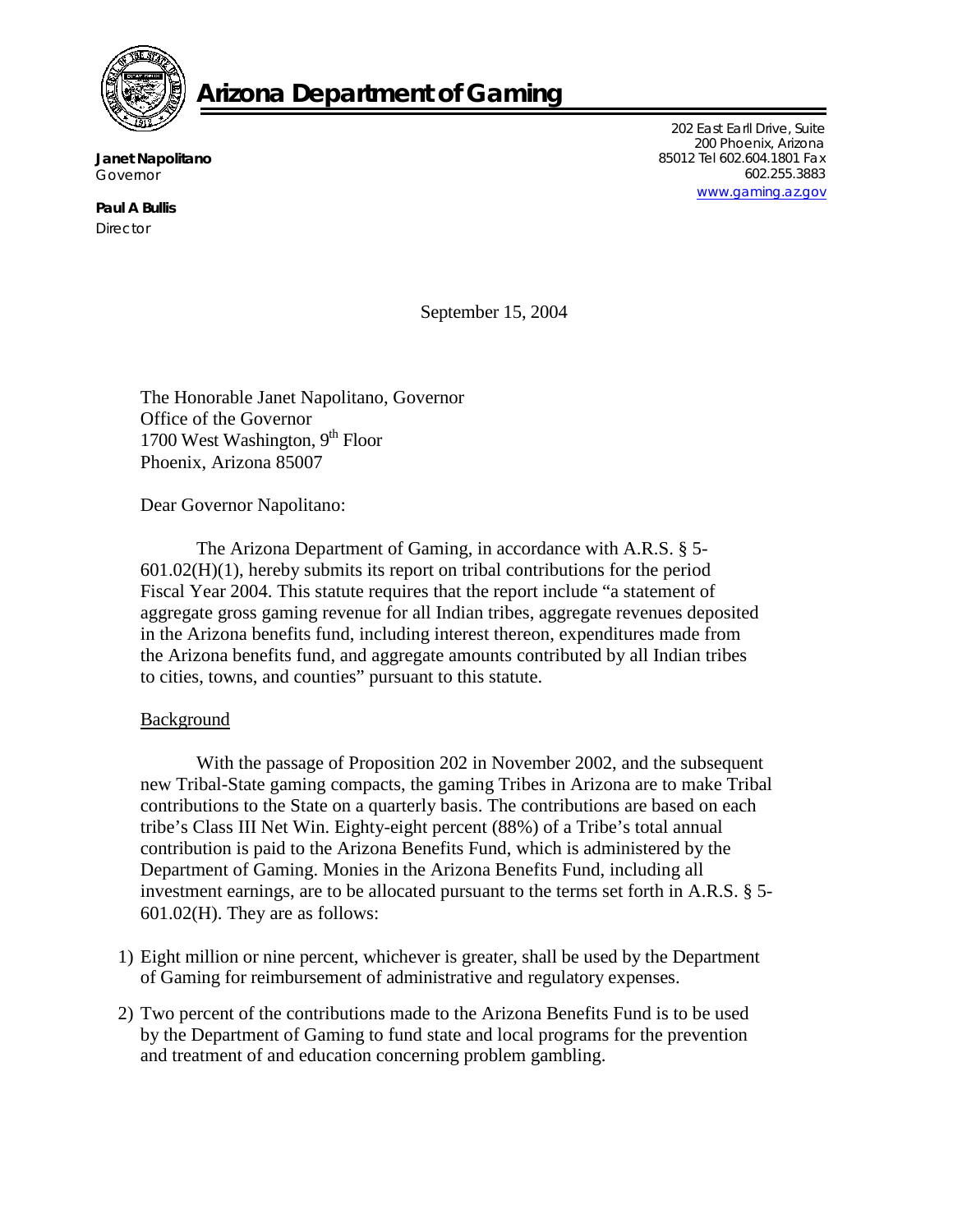All other monies in the Arizona Benefits Fund, including all investment earnings that are not allocated to the Department of Gaming as set forth above, are to be allocated as follows:

- 1) Fifty-six percent to be deposited into the Instructional Improvement Fund established by A.R.S. § 15-978;
- 2) Twenty-eight percent to be deposited in the Trauma and Emergency Services Fund established by A.R.S. § 36-2903.02;
- 3) Eight percent to be deposited in the Arizona Wildlife Conservation Fund established by A.R.S. § 17-299; and
- 4) Eight percent to be deposited in the Tourism Fund Account established by A.R.S. § 41-2306.

On a quarterly basis within a few days of receipt, the Department of Gaming transfers these allocated monies to the above funds.

In addition to the monies contributed into the Arizona Benefits Fund, the Indian Tribes will contribute twelve percent of their total annual contributions to cities, towns, and counties, pursuant to A.R.S.  $\S$  5-601.02(H)(4). These payments may be made annually based on the Tribe's fiscal year, rather than quarterly.

## Fiscal Year 2004

The Arizona Department of Gaming reports the following for the period July 1, 2003 to June 30, 2004:

- Aggregate Gross Gaming Revenue<sup>1</sup> \$1,349,801,856
- Aggregate revenues (Tribal contributions) deposited in the Arizona Benefits Fund<sup>2</sup> - \$37,957,013.01

Expenditures from the Arizona Benefits Fund are as follows:

| <b>Problem Gambling</b>               | 759,140.26      |
|---------------------------------------|-----------------|
| Arizona Department of Gaming          | \$8,000,000.00  |
| <b>Instructional Improvement Fund</b> | \$16,350,808.74 |
| Trauma and Emergency Services Fund    | \$8,175,404.37  |
| Arizona Wildlife Conservation Fund    | \$2,335,829.82  |
| <b>Tourism Fund Account</b>           | \$2,335,829.82  |
|                                       | \$37,957,013.01 |

<sup>1</sup>Gross gaming revenue is the difference between gaming wins and losses, before deducting costs and expenses. A.R.S. § 5-601.02(I)(6)(b)(ii)(pp).

<sup>2</sup> Interest is not earned because most of the monies that are received in the fund each quarter are transferred to the recipient funds within a few days of receipt. The remaining monies consist of the agency's operating budget for that quarter and, therefore, cannot be invested and divested as set forth in A.R.S. § 5-601.02(H)(2). The Department of Gaming receives only \$2 million per quarter for reimbursement of its administrative and regulatory expenses for that quarter.